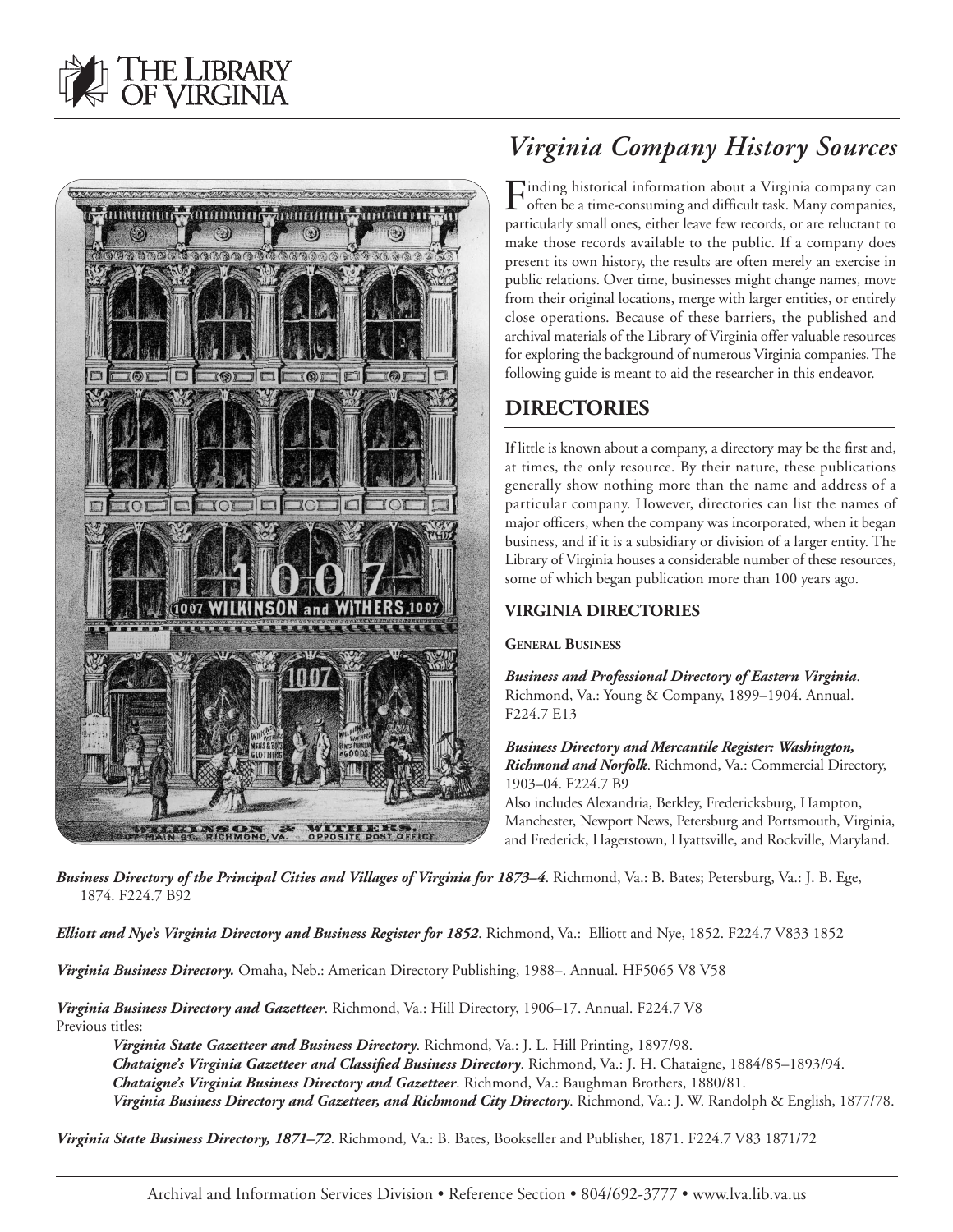**MANUFACTURERS**

*Directory of Virginia Industries*. Richmond, Va.: Virginia State Chamber of Commerce, 1935–1947. Annual. HC107 V8 V86

*Directory of Virginia Manufacturers*. Richmond, Va.: Virginia State Chamber of Commerce, 1948. HC107 V8 V861

- *Directory of Virginia Manufacturing and Mining*. Richmond, Va.: Virginia State Chamber of Commerce, 1949/50–1963/64. Biennial. HC107 V8 V862
- *Industrial Directory of Manufacturing in Virginia.* Richmond, Va.: Virginia State Chamber of Commerce, 1967–1968. Biennial. HC107 V8 V864
- *Industrial Directory of Virginia Manufacturing and Mining*. Richmond, Va.: Virginia State Chamber of Commerce, 1965/66. Biennial. HC107 V8 V863
- *Industrial Directory of Virginia*. Richmond, Va.: Virginia State Chamber of Commerce, 1969/1970–1978/1979. Biennial (irregular). HC107 V8 V865

*Virginia Industrial Directory*. Richmond Va.: Virginia State Chamber of Commerce, 1981–. Biennial. HC107 V8 V866

*Virginia Manufacturers Directory*. Evanston, Ill.: Manufacturers' News, 1993–. Annual. HF5065 V8 V57

**BANKING AND INSURANCE COMPANIES**

*Virginia Bank Directory*. Norcross, Ga.: McFadden Business Publications, 1980–. Semiannual. HG1507 V832

*Virginia Insurance Report*. Richmond, Va.: Virginia Bureau of Insurance, 1906/07–1951. Annual**.** HG8511 V8 A4 In addition to fire, life, and casualty insurance companies, this publication includes fraternal orders.

#### **AFRICAN AMERICAN COMPANIES**

*Directory of Negro Businesses in Virginia***.** Hampton, Va.: Extension Department, Hampton Institute, 1940. HF5065 N8 H2

*Minority Vendors Listing*. Richmond, Va.: Virginia Department of Minority Business Enterprise. 1995–. Quarterly. HD2346 U52 V8 Previous titles:

*Directory of Minority-Owned Businesses*. 1989, 1992. *Minority-Owned Businesses in Virginia*. 1983–1986. *Virginia Directory of Minority-Owned Businesses*. 1975, 1978, 1980.

#### **CITY DIRECTORIES**

A valuable source of information for Virginia company history is the city directory. By examining these directories, one can often determine where a particular business was located, names of individuals associated with that business, and the various company name changes that occurred over time. These directories are listed in the Library of Virginia guide "**Virginia City Directories Held at the Library of Virginia**," or in the Library catalog under the subheading "directories" that follows the appropriate city name, as in the following examples:

Richmond (Va.)—Directories Lynchburg (Va.)—Directories Norfolk (Va.)—Directories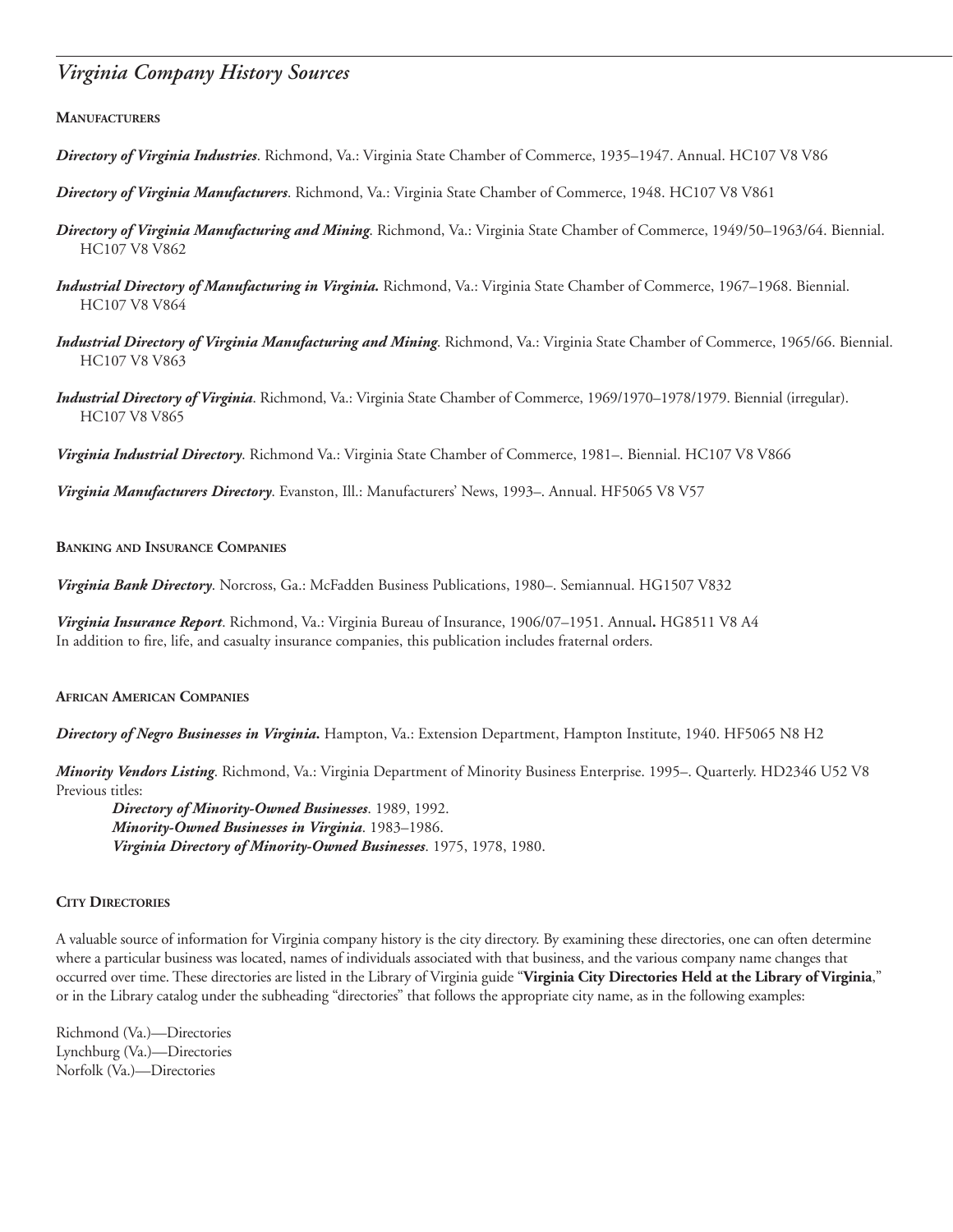### **NATIONAL DIRECTORIES**

#### **GENERAL BUSINESS**

*Directory of Obsolete Securities.* Jersey City, N.J.: Financial Information, 1970–. Annual. HG4961 D56 This directory briefly profiles publicly traded companies and banks whose original identities have disappeared because of a name change, merger, acquisition, dissolution, reorganization, bankruptcy, or charter cancellation.

*Directory of Corporate Affiliations*. Skokie, Ill.: National Register Publishing. 1973–. Annual. HG4057 A219

*Standard & Poor's Register of Corporations, Directors and Executives*. New York: Standard & Poor's, 1973–. Annual. HG4057 A4

*Thomas Register of American Manufacturers and Thomas Register Catalog File*. New York: Thomas Publishing, 1906–. Annual. T12 T45

*Ward's Business Directory of U.S. Private and Public Companies*. Detroit, Mich.: Gale Research, 1988–. Annual. HG4057 A59

*Thomson Bank Directory*. Chicago, Ill.: Rand McNally, 1991–1997, 2000–. Semiannual. HG2441 R3 Previous titles:

*Thomson/Polk Bank Directory*. 1998–2000. *Rand McNally International Bankers Directory*. 1955–1986. *Rand McNally Bankers Directory*. 1927–1954, 1986–1990.

#### **INSURANCE COMPANIES**

*Best's Insurance Reports: Fire, Marine and Miscellaneous*. New York: Alfred M. Best, 1903–1942/43. Annual. HG9655 B5

*Best's Insurance Reports (Casualty and Surety) upon American and Foreign Stock Companies, American Mutual Companies, Reciprocal Organizations, Lloyds, State Funds, Assessment Associations and Hospital Service Associations; Transacting All Classes of Business except Life, Fire and Allied Lines, and Marine Insurance, in the United States of America*. New York: Alfred M. Best. 1914–1942/43. Annual. HG9956 B5

*Best's Insurance Report: Life-Health*. Oldwick, N.J.: A.M. Best, 1969–. Annual. HG8943 B3 Previous titles:

*Best's Life Insurance Reports*. New York: A.M. Best, 1912–1968. *Best's Insurance Reports. Life*. New York: Best Reporting, 1906–1911.

*Cyclopedia of Insurance in the United States*. New York: Index Publishing, 1899–1965. Annual. HG8523 C9

*The Spectator Insurance Year Book.* Philadelphia, Pa.: The Spectator, 1901/02-1928/29, 1934/35, 1940/41-1942/43. HG8523 S7 Also titled *The Insurance Year Book*, this publication contains financial information on life, fire and marine, and casualty and surety insurance companies. Included is the year of incorporation, when a company commenced business, and the names of major corporate officers. This year book also details each state's statutory requirements for insurance companies, and lists the names of insurance agents throughout a state.

The following publications go beyond the scope of directories in their detail, and include concise historical backgrounds of major corporations:

*Hoover's Handbook of American Business*. Austin, Tex.: Reference Press, 1991–. Annual. HG4057 A2

*Moody's (Mergent) Manuals*. See the Library Reference Services Department handout "**Moody's (Mergent) Manuals at the Library of Virginia"** for a description and chronology of these useful resources.

#### *Directory of Corporate Archives in the United States and Canada* **<http://www.hunterinformation.com/corporat.htm>**

The Society of American Archivists, Business Archives Section, maintains this directory on the Internet of the archival holdings of more than 200 companies arranged alphabetically by company name, and indexed geographically. It includes a description of the archival material and names of archivists.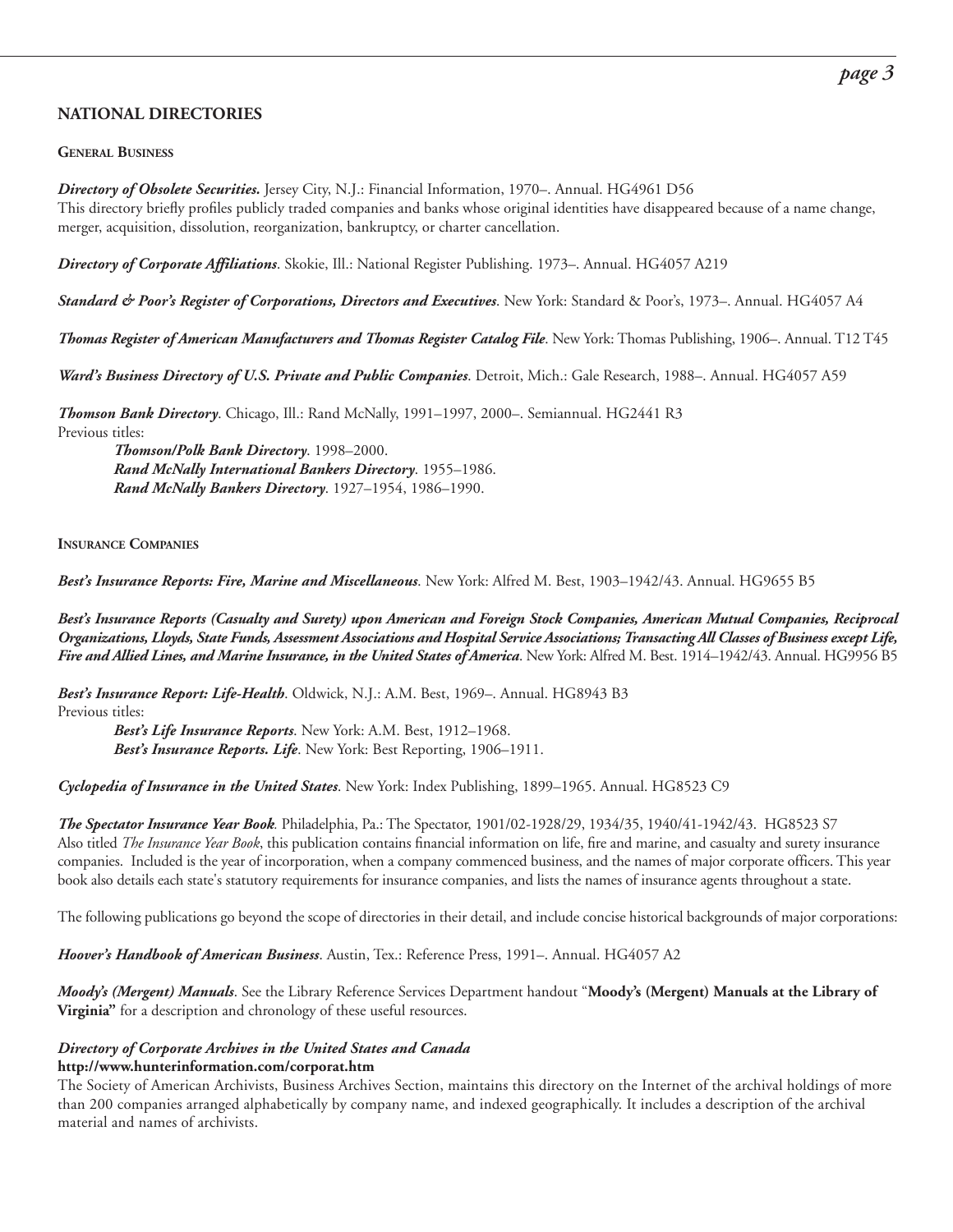# **COMPANY HISTORIES**

The Library of Virginia catalog lists published material about companies under the name of the company as the subject or under broader subject headings. The following are samples:

Company Names Atlantic and Danville Railway Company Chesapeake Corporation of Virginia Ethyl Corporation Norfolk and Washington Steamboat Company Philip Morris Incorporated Shenandoah Iron, Lumber, Mining and Manufacturing Company of Virginia Tredegar Iron Works (Richmond, Va.) Virginia Central Railroad Company

Topics Banks and banking—Virginia—History Industries—Virginia Iron industry and trade—Virginia Mines and mineral resources—Virginia Railroads—Virginia—History Tobacco industry—Virginia

#### **Selected Virginia Company Histories**

Ballard, Charles C. *The Shenandoah Iron Works, 1836–1907: From Iron Plantation to Company Town*. Harrisonburg, Va.: Garrison Press, 1998. F234 S5 B355 1998

Coleman, Elizabeth Dabney. *"***The Story of the Virginia Central Railroad, 1850–1860**." Ph.D. diss., University of Virginia, 1957. HE2791 V825 1957

Dew, Charles B. *Ironmaker to the Confederacy: Joseph R. Anderson and the Tredegar Iron Works*, 2nd ed. Richmond, Va.: Library of Virginia, 1999. HD9519 T7 D4 1999

Dill, Alonzo Thomas. *Chesapeake: Pioneer Papermaker: A History of the Company and Its Communities.* Charlottesville, Va.: University Press of Virginia, 1968. HD9829 C53 D5 1987

Griffin, William E., Jr. *The Atlantic and Danville Railway Company: The Railroad of Southside Virginia*. N.p.: W.E. Griffin, 1987. HE2791 A837 G8

Jones, Harry and Timothy Jones. *Night Boat on the Potomac: A History of the Norfolk and Washington Steamboat Company*. Providence, R.I.: Steamship Historical Society of America, 1996. HE633 N675 J65 1996

Kluger, Richard. *Ashes to Ashes: America's Hundred-Year Cigarette War, the Public Health, and the Unabashed Triumph of Philip Morris*. New York: Alfred A. Knopf; distributed by Random House. HV5760 K58 1996

Robert, Joseph C. *Ethyl: A History of the Corporation and the People Who Made It*. Charlottesville, Va.: University Press of Virginia, 1983. HD9569 E84 R6 1983

Salmon, John S. *The Washington Iron Works of Franklin County, Virginia, 1773–1850*. Richmond, Va.: Virginia State Library, 1986. HD9517 V52 S25 1986

Williams, Frances Leigh. *They Faced the Future, a Saga of Growth: A History of the State-Planters Bank and Trust Company and Its Antecedents*. Richmond, Va: Whittet & Shepperson, 1951. HG2613 R5 S7

# **COUNTY AND CITY HISTORIES**

Although most of the Virginia county and city histories available at the Library of Virginia tend to focus on general history and genealogy, some have historical information about a few businesses. The following are particularly informative:

Bradshaw, Herbert Clarence. *History of Prince Edward County, Virginia, from Its Earliest Settlements through Its Establishment in 1754 to Its Bicentennial Year*. Richmond, Va.: Dietz Press, 1955. F232 P83 B5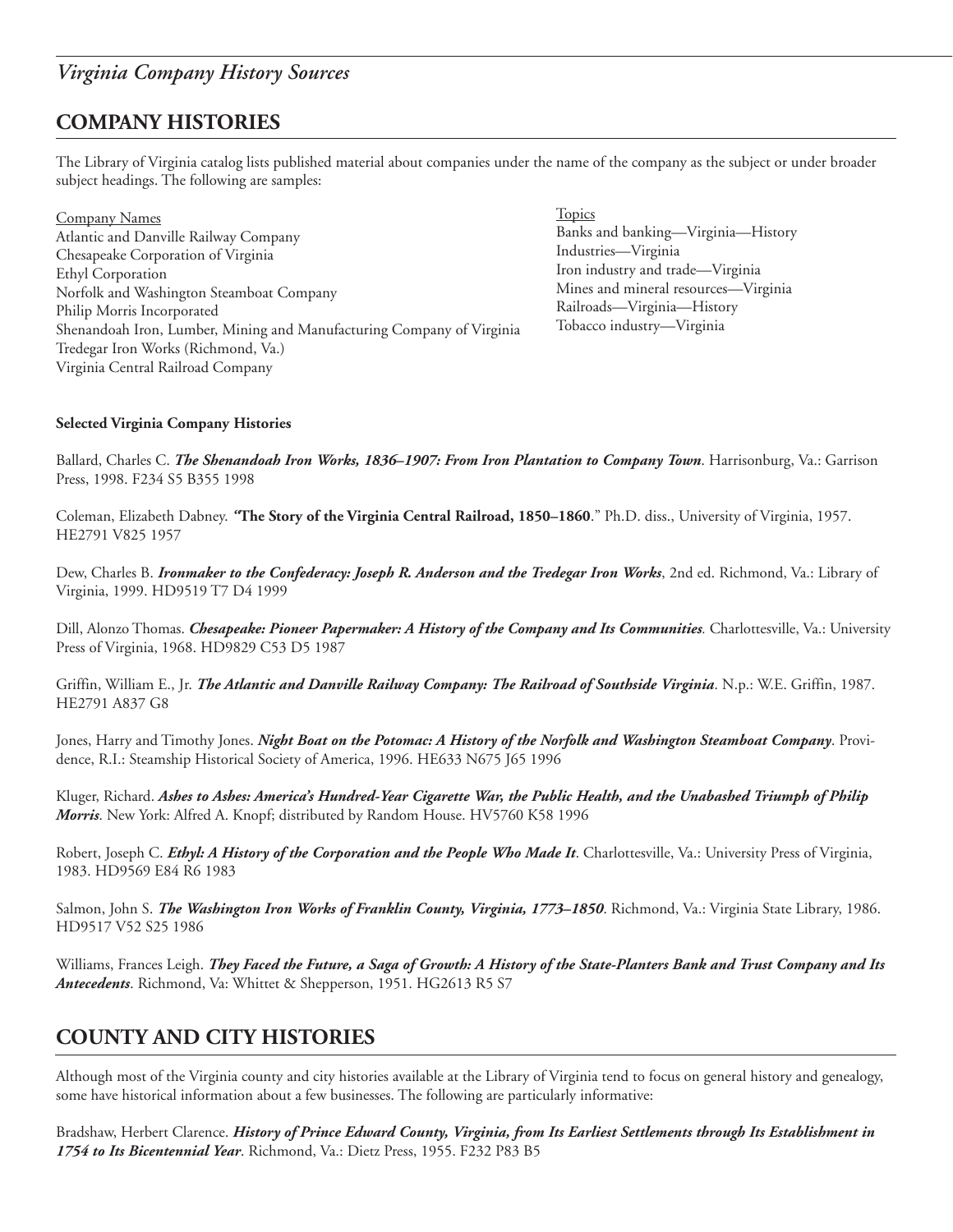Brown, Alexander Crosby. *Newport News' 325 Years: A Record of the Progress of a Virginia Community, a Collection of Historical Articles*. Newport News, Va.: Newport News Golden Anniversary Corporation, 1946. F234 N5 B76

Bruce, Carolyn Hale. *Roanoke, Pictured Past and Present*. Norfolk, Va.: Donning, 1988. F234 R6 B74 1988

Jacobs, E. B. *History of Roanoke City*. Wytheville, Va.: J. Presgraves, 2000. F234 R6 J33 2000

Jones, Cary W. *Guide to Norfolk as a Business Centre*. Norfolk, Va.: C.H. Windsor, Bookseller and Stationer, 1884. F234 N8 J81 1884

King, Helen H. *Historical Notes on Isle of Wight County*. Isle of Wight, Va.: Isle of Wight County Board of Supervisors, 1993. F232 I82 K57 1993

Martinsville-Henry County Woman's Club. *Martinsville and Henry County: Historic Views*. Winston-Salem, N.C.: Hunter Publishing, 1976. F234 M38 M4

*The New History of Highland County, Virginia, 1982*. Monterey, Va.: Highland County Historical Society, 1983. F232 H8 N53 1983

Nurmi, Debra Rowe. *Greater Lynchburg: The Real Virginia*. Montgomery, Ala.: Community Communications, 1995. F234 L9 N87 1995

Salmon, John S., and Emily J. Salmon. *Franklin County, Virginia, 1786–1986: A Bicentennial History*. Rocky Mount, Va.: Franklin County Bicentennial Commission, 1993. F232 F8 S25 1993

Strickler, Harry M. *A Short History of Page County, Virginia*. Richmond, Va.: Dietz Press, 1952. F232 P1 S9

Whichard, Rogers Dey. *The History of Lower Tidewater Virginia*. New York: Lewis Historical Publishing, 1959. F232 N8 W5

Wilson, Goodridge. *Smyth County History and Traditions*. Kingsport, Tenn.: Kingsport Press, 1932. F232 S6 W6

### **BIBLIOGRAPHIES**

Cappon, Lester Jesse. *Bibliography of Virginia History since 1865*. Charlottesville: University of Virginia, Institute for Research in the Social Sciences, 1930. Z1345 C25

This bibliographic guide to major library holdings of historical material includes documents about business and industry in Virginia. Arranged under eleven major classifications, there is an economic section that can lead to resources about Virginia companies. A detailed subject index also references the names of individual companies.

Larson, Henrietta Melia. *Guide to Business History: Materials for the Study of American Business History and Suggestions for Their Use*. Cambridge: Harvard University Press, 1948. HC103 L3

Part of the Harvard Studies in Business History series, this well indexed source contains summaries of publications about early Virginia businesses. Material about Virginia companies can be found in the index under the individual company name or by searching for items listed under "Virginia."

Daniells, Lorna M., compiler. *Studies in Enterprise: A Selected Bibliography of American and Canadian Company Histories and Biographies of Businessmen*. Boston, Mass.: Wellesley Press, 1957. Z7164 C81 H32 1957 References to certain Virginia company histories can be found in the subject index of this bibliography.

# **BIOGRAPHICAL SOURCES**

Biographies about owners or key executives of companies can often lead to additional information. The following publications are excellent resources about Virginians:

Kneebone, John T., J. Jefferson Looney, Brent Tarter, and Sandra Gioia Treadway, eds. *Dictionary of Virginia Biography***.** Richmond, Va.: Library of Virginia, 1998–. F225 D54 1998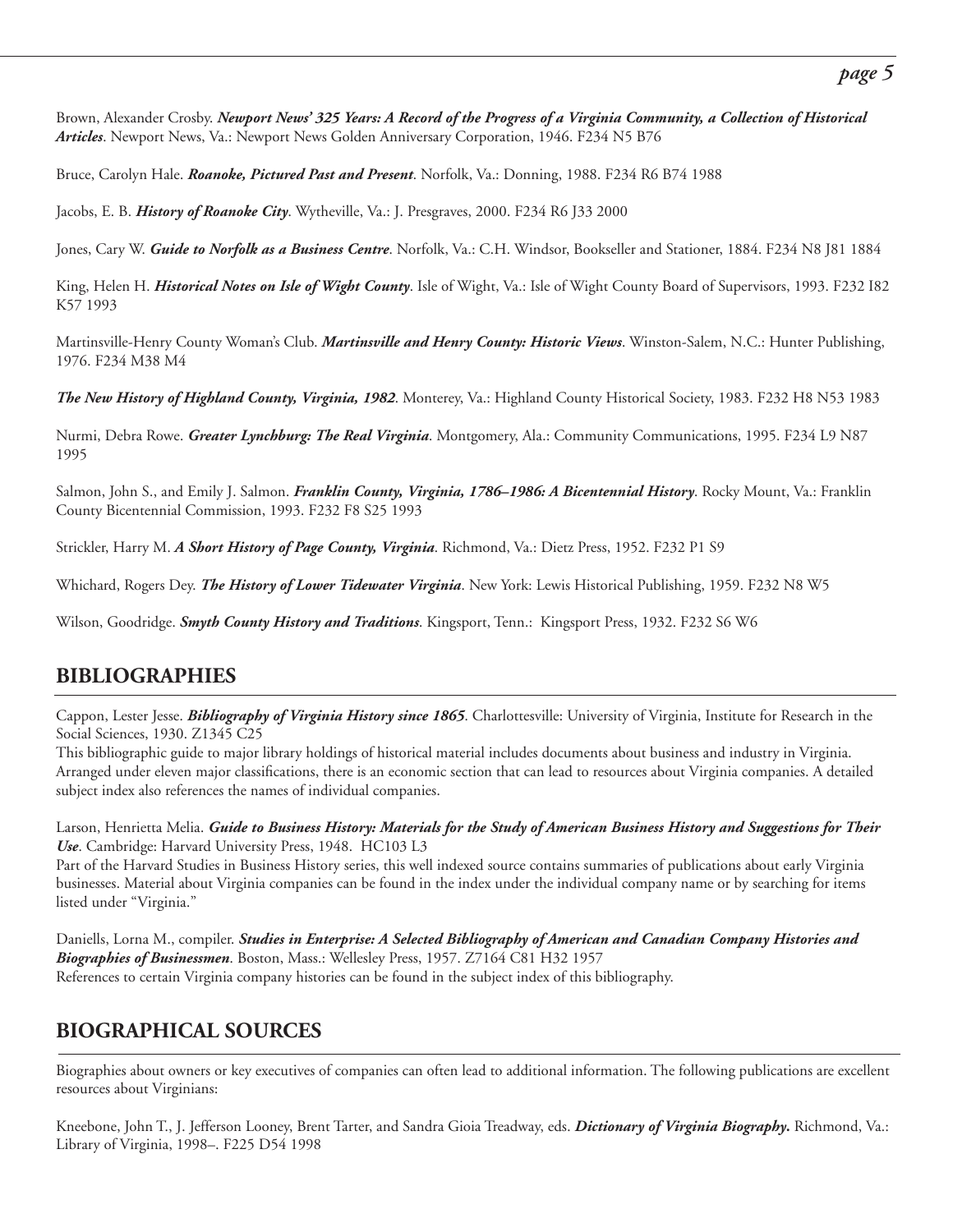This unique ongoing project is a major multi-volume reference source of material gathered from original documents with biographical details about Virginians in many walks of life.

Tyler, Lyon Gardiner, ed. *Encyclopedia of Virginia Biography*. Baltimore, Md.: Genealogical Publishing, 1998. F223 T97 1998 Originally published in 1915, this five-volume set of biographies of prominent Virginia citizens includes a number of leading businessmen.

#### Tyler, Lyon Gardiner, ed. *Men of Mark in Virginia, Ideals of American Life: A Collection of Biographies of the Leading Men in the State*. Washington, D.C.: Men of Mark Publishing, 1906–09. F225 T98

This series, published in five volumes between 1906 and 1909, was designed to describe the lives of "…the men who now represent the intelligence and energy of Virginia," and includes prominent businessmen.

### **INDEXES**

### *The Freeman File Microform: An Index to Articles from the Richmond Times-Dispatch and the Richmond News Leader*. Special Collections

and Archives Department, University Library Services, Virginia Commonwealth University. Fiche 91 This is an index to the *Richmond Times-Dispatch* and the *Richmond News Leader* that covers material from the late 1920s to October, 1985, and references articles under company names and names of key individuals.

#### *Magazine Index: Selected Articles on Virginia, c. 1900–1985*.

**<http://www.lva.virginia.gov/public/guides/MZ.html>**

The Library of Virginia Reference Department staff developed this card index in the early 1900s and maintained it until 1985. It covers the following magazines that, among other subjects, include articles about Virginia businesses:

*Country Life, Iron Worker, Richmond Magazine*, *Richmond Critic, Southern Living, Tyler's Quarterly Historical and Genealogical Magazine*, *Virginia Cavalcade*, *Virginia Genealogist*, *The Virginia Magazine of History and Biography*, and *The William and Mary Quarterly*.

#### *Newspaper Index: Richmond Times-Dispatch, Richmond News Leader, 1940s–1985*.

#### **<http://www.lva.virginia.gov/public/guides/NI.html>**

References to articles about Virginia companies can be found on cards in this index to the *Richmond Times-Dispatch* and *Richmond News Leader* under the name of a business and under such broader subject headings as Richmond, Va.–Industries and Richmond, Va.–Banks.

#### *Virginia Cavalcade*

#### **[http://www.lva.virginia.gov/public/guides/cavalcade/volumes/searchcav](http://www.lva.virginia.gov/public/guides/cavalcade/volumes/searchcav.asp).asp**

The Library of Virginia maintains an Internet site that allows title searching by keyword in all of the volumes of the *Virginia Cavalcade*, an illustrated magazine of Virginia history and culture, from 1951 to 2002.

Swem, E. G. *Virginia Historical Index*. Roanoke, Va.: Stone Printing and Manufacturing, 1934. Reprint, Gloucester, Mass.: P. Smith, 1965. F221 S93 1965

Edited by the librarian and historian Earl Gregg Swem, *The Virginia Historical Index* refers to information about early Virginia in the following publications: *The Virginia Magazine of History and Biography*, v. 1–38, 1893–1930; *The William and Mary College Quarterly Historical Magazine, First Series*, v. 1–27, 1892–1919 *Second Series*, v. 1–10, 1921–1930; *Tyler's Quarterly Historical and Genealogical Magazine*, v. 1–10, 1919–1929; *Virginia Historical Register and Literary Advertiser*, v. 1–6, 1848–1853; *The Lower Norfolk County Virginia Antiquary*, v. 1–5, 1895–1906; *Hening's Statutes at Large, Being a Collection of all the Laws of Virginia, 1619*–*1792*, v. 1–13; and *Calendar of Virginia State Papers and Other Manuscripts Preserved in the Capitol at Richmond, 1652*–*1869*, v. 1–11. As a business resource, this index is particularly strong for references to insurance companies and railroads.

*Business Periodicals Index*. New York: H. W. Wilson, 1959–. Annual. Z7164 C81 B98 This annual publication, updated monthly, references hundreds of national business magazines, and is indexed by topic and company name.

#### *Readers' Guide to Periodical Literature*. New York: H. W. Wilson, 1900–. Annual. AI3 R485

Earlier editions of this index can be a resource to some national publications with articles about companies.

#### *The Wall Street Journal*. New York: Dow Jones, July 8, 1889–. Film 221, or HG1 W258

Daily, except Saturday and Sunday.

This preeminent business newspaper includes national, business, and financial news, and has been indexed monthly, quarterly, and annually since 1955.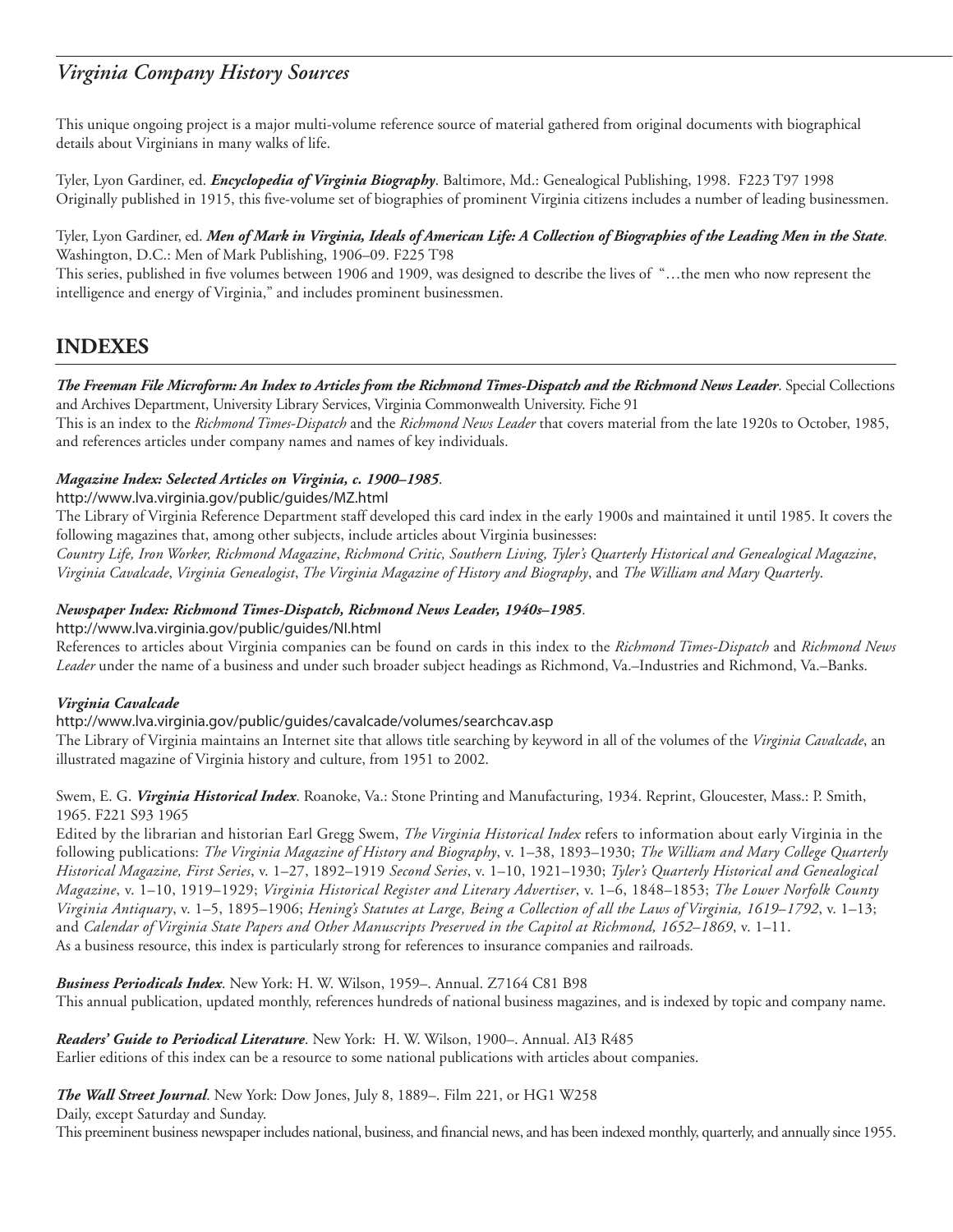# **DATABASES**

#### *America: History and Life*

This database abstracts more than 2,000 historical journals, and includes coverage beginning in 1963 for *Virginia Cavalcade*, 1955 for *The Virginia Magazine of History and Biography*, and 1954 for *The William and Mary Quarterly*.

#### *Business and Company Resource Center*

Part of the Gale database group, the Business and Company Resource Center includes brief company histories and chronologies of major national and international companies, and is a resource for larger Virginia corporations.

#### *Biography and Genealogy Master Index*

This Gale database indexes publications with information about prominent living and deceased individuals.

#### *Expanded Academic ASAP*

This product, another one of the Gale database group, contains abstracts and the full text of selected scholarly journals. Included are abstracts as early as 1989 from *The Virginia Magazine of History and Biography* and *The William and Mary Quarterly.* The full text of the journal *Business History Review* begins in 1993, with abstracts of articles going back to 1989.

#### *JSTOR*

A collection of the entire text of more than 200 scholarly journals, JSTOR includes articles from *The William and Mary Quarterly* beginning in 1892.

#### *NewsBank Full-Text Newspapers*

Available on this database are the complete articles from the *Richmond Times-Dispatch* (1986 to present), Newport News *Daily Press (*1989 to present), *Roanoke Times* (1990 to present), Norfolk *Virginian-Pilot* (1990 to present), and the *Washington Post* (1977 to present).

### **KEY PERIODICALS**

*Virginia Business*. Richmond, Va.: Media General Business Communications, 1986–. HF5065 V8 V81

*Virginia Cavalcade*. Richmond, Va.: The Library of Virginia, 1951–2002. F221 V73

*The Virginia Magazine of History and Biography*. Richmond, Va.: Virginia Historical Society, 1893–. F221 V9

*The William and Mary College Quarterly*. Williamsburg, Va.: Institute of Early American History and Culture, 1944–. F221 W71

*Business History Review*. Boston, Mass.: Harvard Graduate School of Business Administration, 1954–. HF5001 B8262

### **SELECTED ARTICLES**

Bodenhorn, Howard. **"Private Banking in Antebellum Virginia: Thomas Branch and Sons of Petersburg."** *Business History Review* 71, (Winter 1997): 513–542. HF5001 B8262

Bruce, Kathleen. **"Slave Labor in the Virginian Iron Industry."** *The William and Mary College Quarterly*, 2nd. ser., 6, (October 1926): 289–302.; 7, (January 1927): 21–31. F221 W71

Crothers, A. Glenn. **"Banks and Economic Development in Post-Revolutionary Northern Virginia, 1790-1812."** *Business History Review*, 73, (Spring 1999):1–39. HF5001 B8262

Northington, O. F., Jr., **"The Revival of the Iron Industry in Eastern Virginia as Exemplified by the History of the Catharine Furnace in Spotsylvania County."** *The William and Mary College Quarterly*, 2nd ser., 16, (January 1936): 71–80. F221 W71

Starnes, George T. **"Sixty Years of Branch Banking in Virginia."** *The Journal of Political Economy*, 36, (August 1928): 480–500. HB1 J7